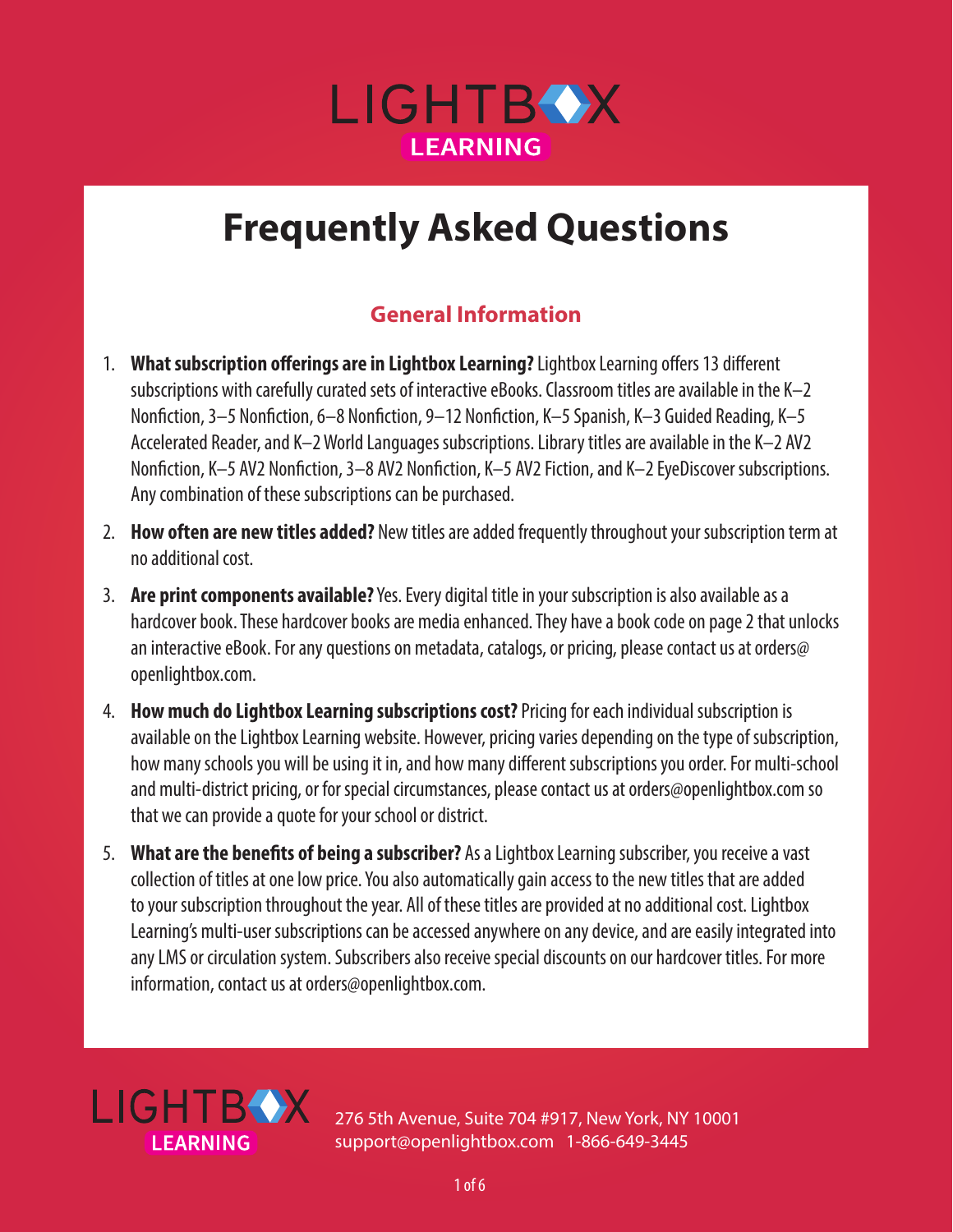

6. **How recent are the copyright dates?** Our subscriptions have new titles released in them every year to ensure that you always have the most recent content and copyright material available. Please contact us if you would like a detailed list and the metadata of the titles that are in your subscription.

### **Using Your Subscription**

- 7. **How does the subscription work?** You will receive a unique link (URL) from Lightbox Learning that provides anyone from your school with full, unlimited access to your subscription. The subscription can be accessed at home, at school, or anywhere that students, teachers, or parents have a device and internet access.
- 8. **Is there a way to configure Lightbox Learning so that students do not require a username and password?** The link (URL) that you receive with your subscription allows students to log in without a username or password. Digital MARC records are also available to allow your students to log in with your Library Automation System.
- 9. **Where should I post the Lightbox Learning subscription link (URL) for my school?** You can post your subscription link (URL) in your LMS (such as Google Classroom, Canvas, etc.), on your school's website, in your Library Management System, or in any other digital system that your school uses to manage subscriptions.
- 10. **Do I receive usage reports?** Yes, you will receive usage reports from subscriptions@openlightbox.com every month. The reports are sent to the email address that you registered when you purchased your subscription. Please whitelist this address in your email, or check your spam to make sure that you receive the initial email and your monthly usage reports. If you would like additional individuals to receive the usage reports, please contact us at subscriptions@openlightbox.com.

### **Ways to Access Your Titles**

11. **How can my students access Lightbox Learning at home?** Students can access Lightbox Learning

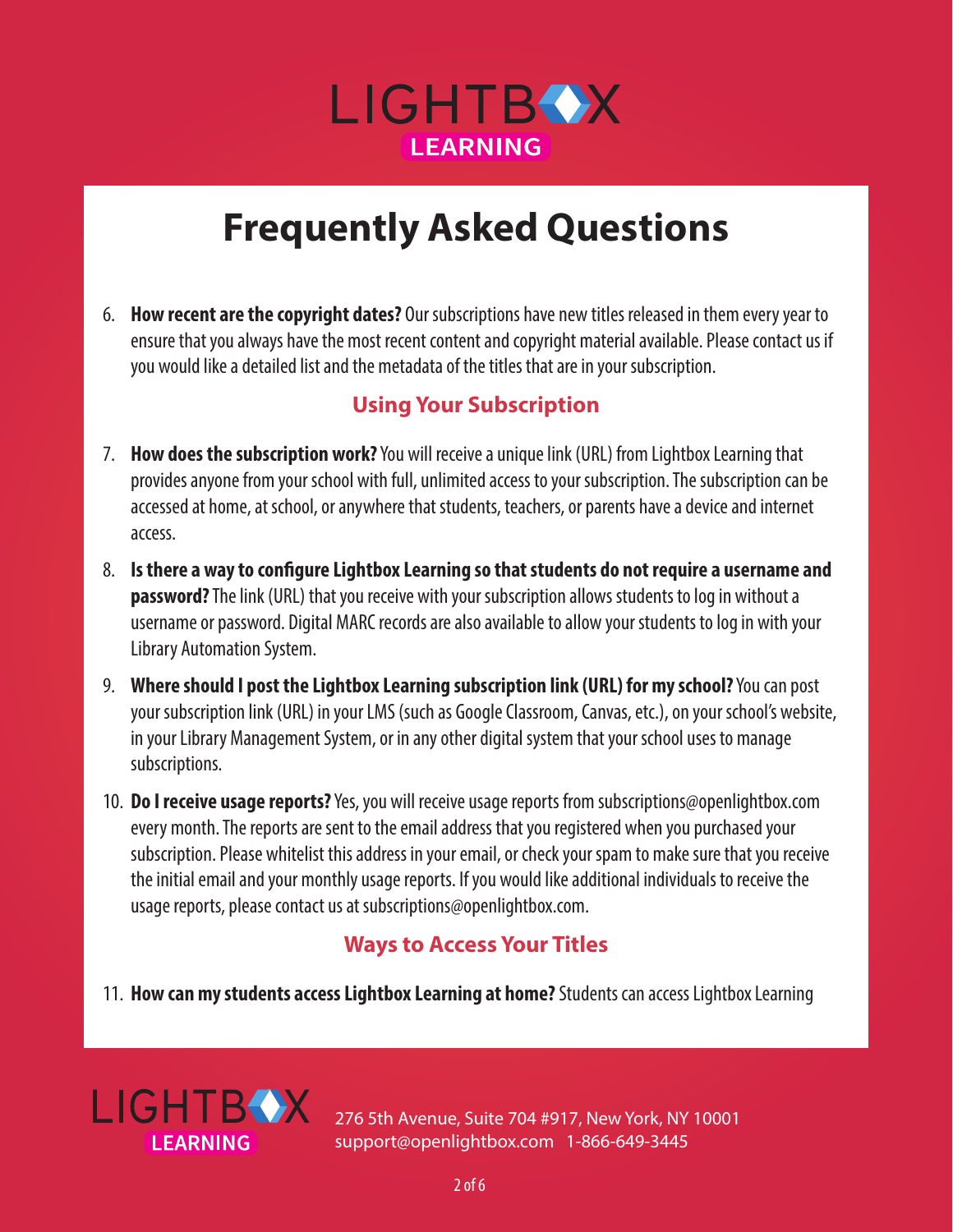

through a subscription link (URL) or through their school's Library Automation System.

- 12. **Does every student need his or her own login?** No. Students only need the shared direct link (URL) or subscription login that is provided to their school by physical location.
- 13. **If I sign up for multiple subscriptions, can they merge into one login?** Yes.

#### **Purchasing and Discounts**

- 14. **How are Lightbox Learning subscriptions sold?** Lightbox Learning subscriptions are sold on a perschool unlimited license. Each individual school using Lightbox Learning requires a subscription. It is not based on a per-student cost. You can purchase 1-year or 3-year subscriptions that start from the time you receive your subscription link (URL).
- 15. **When I purchase my subscription, what is the onboarding process like?** After we receive your order, we can have you up and running within two business days. We will send you an email with your access link (URL) from subscriptions@openlightbox.com. Please whitelist this address in your email.
- 16. **Are there multi-subscription discounts?** Yes. Contact us at orders@openlightbox.com for details.
- 17. **Are there multi-school and district discounts?** Yes. Contact us at orders@openlightbox.com for details.
- 18. **What is the subscription renewal process?** You will be contacted prior to your renewal date asking for your authorization to renew your subscription. Your subscription will then be automatically renewed on its renewal date.
- 19. **Can I purchase a subscription now, but activate it at a later date?** Yes, we are flexible and will work with your timeline. Please contact us at subscriptions@openlightbox.com if you would like to change the start date of your subscription and/or your renewal date.
- 20. **Does my subscription come with digital MARC records?** Yes. You can add all of the digital MARC records for your subscription to your order for \$50.

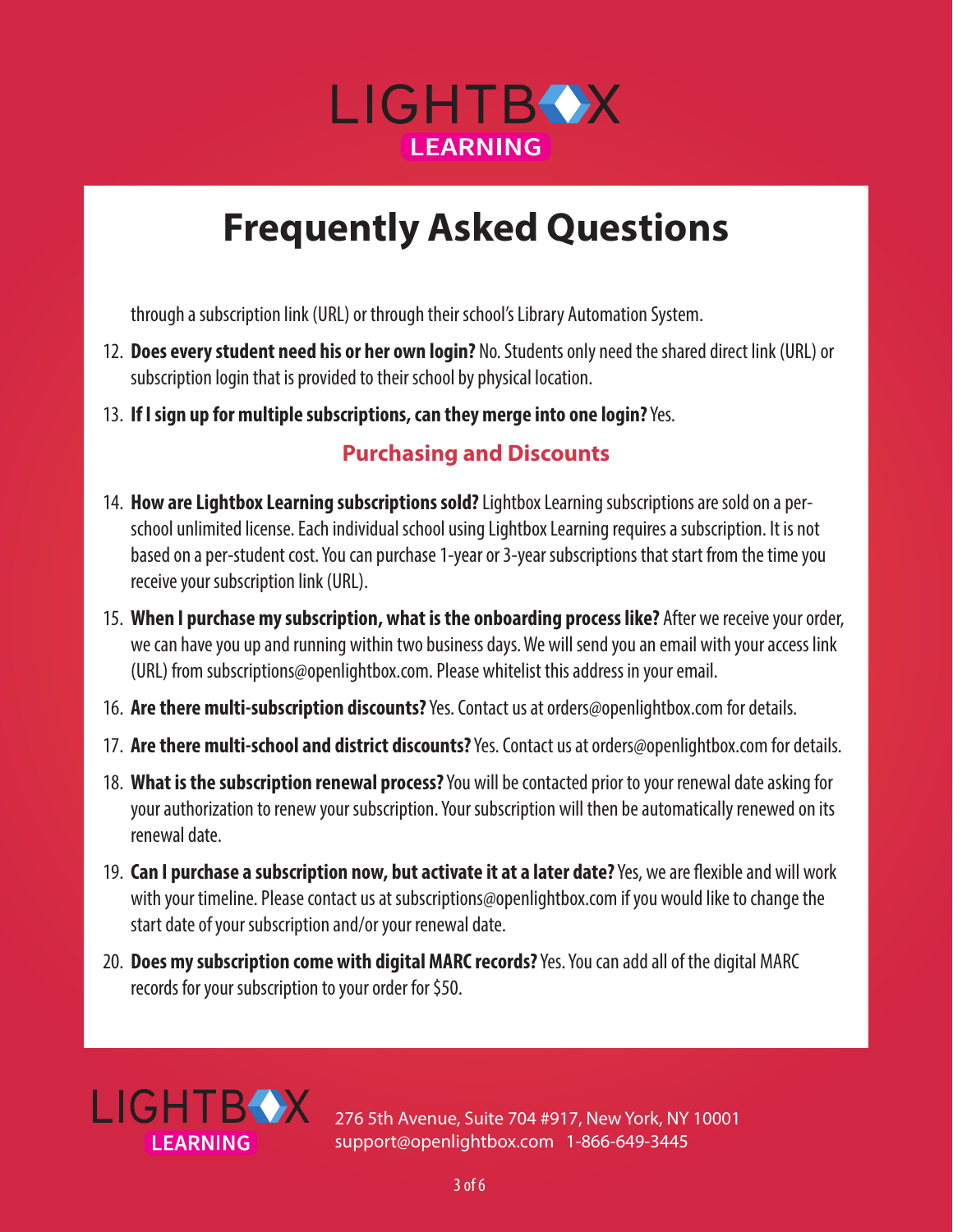

### **Technical Requirements**

- 21. **Is Lightbox Learning compatible with single sign-on?** Yes.
- 22. **Are there any special software requirements?** Lightbox Learning will run on any modern web browser or operating system.
- 23. **What devices will Lightbox Learning run on?** Lightbox Learning can be used on any modern tablets, computers, or other mobile devices, including iPads, Chromebooks, Smartboards, large screen smartphones, Android devices, and many others.
- 24. **Is there a limit to the number of titles that can be accessed by students at the same time?** There are no limits on the number of Lightbox Learning titles that can be accessed by students simultaneously within an individual school. Lightbox Learning subscriptions support unlimited multi-user access for all digital content.
- 25. **What Learning Management Systems (LMS) does Lightbox Learning support?** Lightbox Learning is compatible with most modern LMS platforms, including Google Classroom, Edmodo, Canvas, ITS Learning, D2L, Blackboard, Moodle, Schoology, Office 365, and Microsoft Teams.
- 26. **What Library Automation Systems does Lightbox Learning support?** Lightbox Learning is compatible with most modern Library Automation Systems, including Follett Destiny, MackinVIA, Mandarin, Alexandria, Opal, and D2L.

### **Teacher Resources**

- 27. **What digital resources are included with Lightbox Learning subscriptions?** Lightbox Learning provides curated digital resources such as videos, weblinks, infographics, content chunking, Google Maps, slideshows, activities, quizzes, first-hand experiences, audio, read-alouds, and more, all based on curriculum.
- 28. **Can a teacher access quiz results and be notified when a child takes a quiz?** No, but all quizzes can

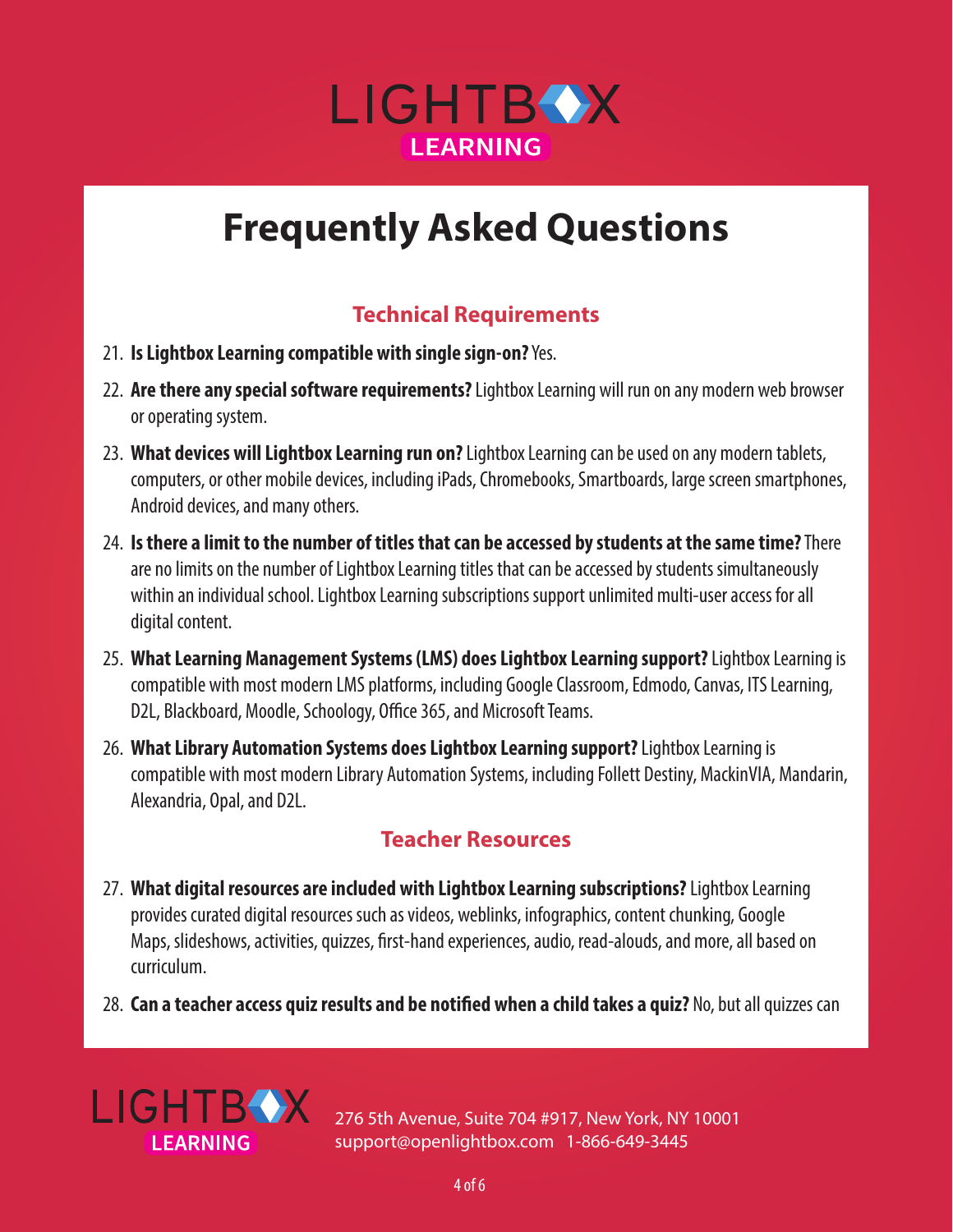

be filled out electronically and emailed to a teacher. They can be downloaded and printed as well.

- 29. **Do the online quizzes included with the titles come with answer keys?** Lightbox Learning will provide answer keys for online quizzes upon request. Contact us at subscriptions@openlightbox.com.
- 30. **How does Lightbox Learning work with national and state curriculum standards?** Lightbox Learning Classroom titles align to rigorous national and state standards and thoroughly address the needs of a classroom. You can download these standards from the Subscriber Resources page on this website. The files are available under the Curriculum Correlations section.
- 31. **Are there teacher resources available for Lightbox Learning titles?** Yes. Lightbox Learning provides curriculum correlation documents for teachers to quickly determine how content relates to curriculum. Teacher curriculum guides are available for all Classroom titles in the K–2 Nonfiction, 3–5 Nonfiction, 6–8 Nonfiction, and 9–12 Nonfiction subscriptions. Each title in the 9–12 Nonfiction subscription also includes rubrics and a teacher guide. Additionally, titles in the K–3 Guided Reading subscription come with teacher resources specific to the guided reading program.
- 32. **Does Lightbox Learning come with AR reading quizzes?** Yes. A vast selection of Lightbox Learning titles in each subscription come with AR quizzes, and the K–5 Accelerated Reader subscription comprises all titles across Lightbox Learning subscriptions that have AR quizzes.

### **Professional Development**

33. **Do you provide professional development?** Yes. Lightbox Learning provides live professional development webinars that give accreditation. There are also pre-recorded webinars that can be viewed at any time by going to the Subscriber Resources page on this website and navigating to the Webinars section. Please contact us at support@openlightbox.com if you would like to arrange a personalized professional development session at no cost.